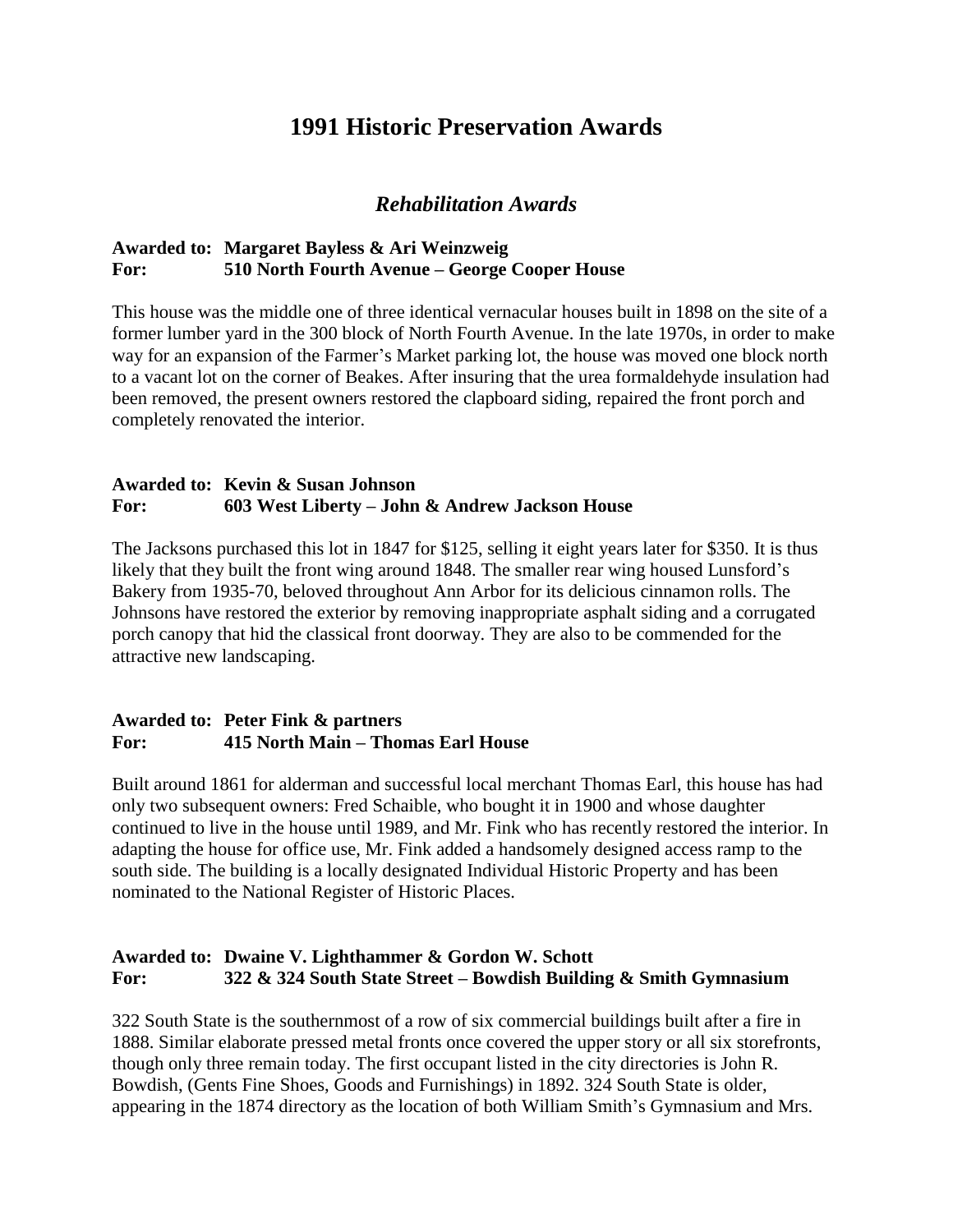West's Dining Hall. A photograph from the late 1870s indicates that the dining hall was upstairs. Continuing in the tradition of providing student-oriented services so close to central campus, these two buildings later became well known as Follett's book store. Unfortunately, that involved a huge metal sign that obscured half of both second stories. Mr. Lighthammer has removed the sign, restored the double-hung wooden windows on the upper stories and replaced the missing sections of pressed metal decoration on the smaller building.

#### **Awarded to: Katherine & Robert Vernon For: 813 Third Street – George Nelson House**

Erected in 1926 by contractor George Nelson, this was Sears, Roebuck and Co.'s "Hathaway" model house, available by mail for \$1,299. It features clipped gables and unusual trim details that are matched in the small garage to the rear. The Vernons have converted the house, which they bought as a duplex, back to single family status and meticulously restored or replaced the original exterior details.

### **Awarded to: John Metzger For: 201 East Washington - Hoelzle Meat Market**

The Hoelzle Meat Market was known most recently as the home of Harry's Army Surplus. In planning for the expansion of Metzger's well known Bavarian restaurant, Birmingham architect Paul Green was careful to respect the historic character of this 1893 Queen Anne commercial structure. Its prominent corner location accented by the tower which originally sported a finial with a cow on the top, have long made this building a downtown landmark. Mr. Metzger and Mr. Green are to be commended both for their restraint with exterior as well as the charm with which the interior space now blend.

## *Preservation Award*

### **Awarded to: Van Boven Clothing Store For: 326 South State Street**

As a purveyor of men's fine clothing at this location since 1921, Van Boven's has consistently maintained its storefront and interior paneling, giving a sense of timeless tradition to the everchanging campus scene. The antique toy furniture used to decorate the display windows enhances the traditional aura of the Ann Arbor landmark.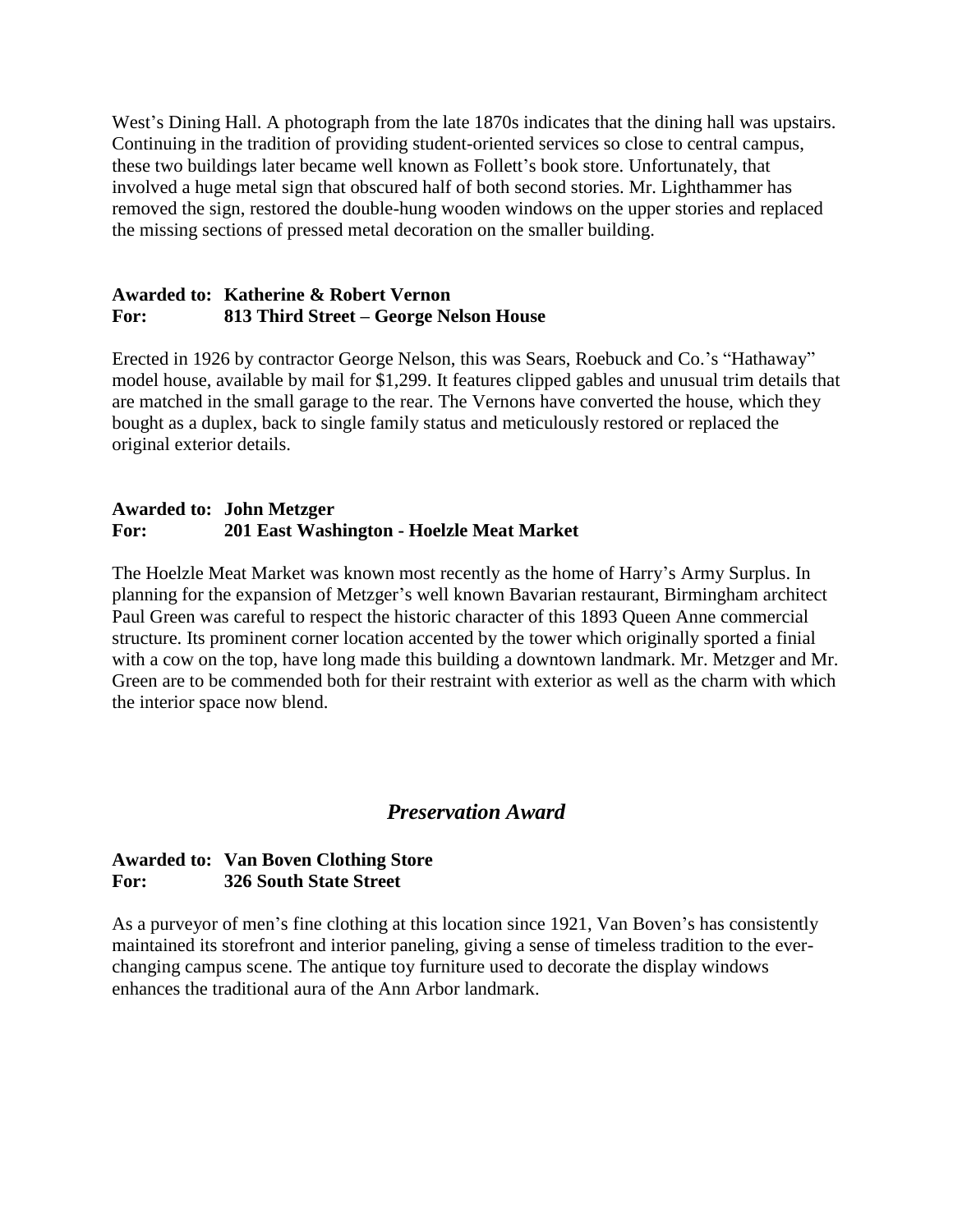## *Awards of Special Merit*

### **Awarded to: Carolyn & Joseph Arcure For: Replacing the cornice at 111 West Liberty – Ludwig Walz Building**

The Commission has previously recognized the Arcures' contributions to downtown preservation both for their rehabilitation of the John Haarer Building at 113 West Liberty as well as for this building. The handsome new cornice, fashioned with eight huge brackets saved during the demolition of the Maynard House at William and Main, provides the crowning touch for the Walz Building, restoring completely its elegant 1880 Italianate appearance.

### **Awarded to: R. Van Harrison For: Pumping Station No. 2 Exhibit**

Some proud owners of historic property like to exhibit a historic photograph or two of their building in its heyday. Though Mr. Harrison may have begun with that intention, his research eventually resulted in documenting the building and its site from the retreat of the glaciers up through the present. Beautifully designed and mounted by graphic designers Laura and Bruce Meader, the 25 foot long exhibit was a highlight of the Old West Side Association's 1990 Homes tour.

### **Awarded to: Elizabeth Rice, David Mueller and Milford Boersma For: Preserving the original tile floors at #5, #7, & #14 Nickels Arcade**

The recently rehabilitated Nickels Arcade is both a locally designated Individual Historic property and listed on the National Register of Historic Places. Of its many shops, however, only three – Elizabeth Ann's, University Flower Shop, and Boersma Travel, the international section – retain the original handsome floors of maroon and white hexagonal ceramic tiles.

#### **Awarded to: University of Michigan For: Addition to Tappan Hall**

Built in 1895 in the late Romanesque style, Tappan Hall is now the oldest remaining academic building on the central campus. In 1985, after years of lobbying by its occupants, the History of Art department, a new 10,000 square foot addition was completed. Birmingham architects Luckenbach Ziegelman/Associates followed the original roof and foundation lines and chose materials that match in color and texture. Their boldly contemporary design with its huge recessed arch in the center reflects the entrance arch of the original structure. The result is an outstandingly successful example of an appropriate addition to a historic building.